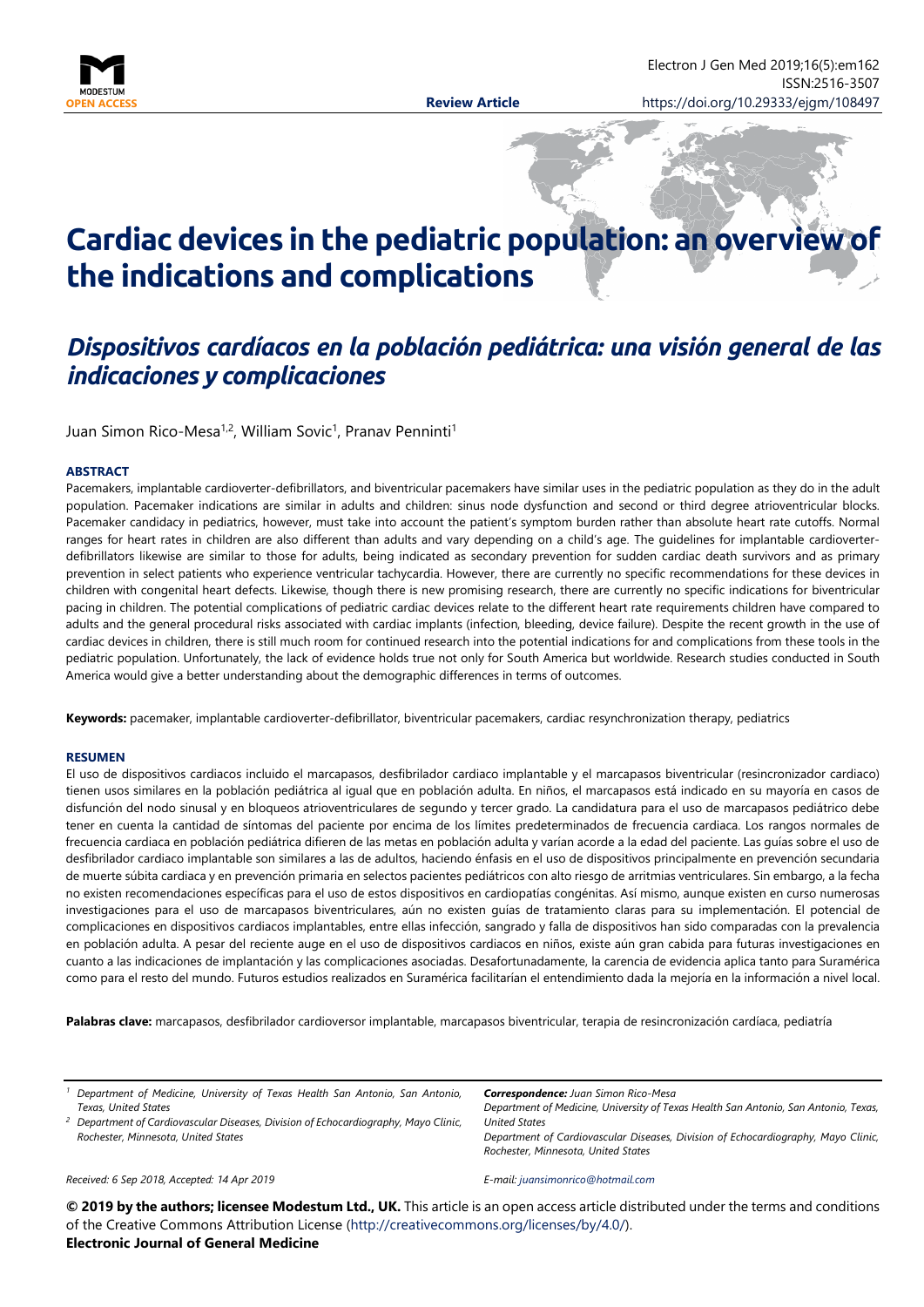#### **BACKGROUND**

Over the second half of the 20<sup>th</sup> century, pacemakers were increasingly used in the pediatric population. And while in the first decade of the 21<sup>st</sup> century the number of pacemakers implanted in children each year stabilized, there has been a recent growth in the use of implantable cardioverter-defibrillators (ICD) and biventricular pacemakers in children for the treatment of cardiac diseases (1). This article will examine the indications and potential complications of these different cardiac devices in the pediatric population.

#### **PACEMAKERS IN THE PEDIATRIC POPULATION**

The three most common general indications for pacemaker implantation in pediatrics are symptomatic sinus bradycardia, tachycardia-bradycardia syndrome, and second or third degree atrioventricular (AV) block due to both congenital and post-surgical etiologies (2). The American College of Cardiology Foundation/American Heart Association Task Force on Practice Guidelines and the Heart Rhythm Society 2012 describes specific Class I, Class IIa, and Class IIb recommendations for the use of permanent pacemakers in the pediatric population. These recommendations take into account factors of cardiac disease that are unique to children. Many pediatric patients who are suitable candidates for pacing have a history of congenital heart defects or congenital corrective surgeries. These patients have abnormal cardiac physiology that can result in symptoms at lower heart rates than individuals with normal physiology. Therefore, compared to the adult population, the degree of symptoms with which a possible pacemaker candidate patient presents as opposed to the degree of bradycardia is more important in determining pacemaker candidacy in pediatrics. The definition of bradycardia itself in children is also different than that of adults. The cutoff for bradycardia exists along a continuum in pediatrics, decreasing as children age (3). This too must be taken into consideration when determining pacemaker candidacy in pediatrics (2).

A unique need for cardiac devices exists in Latin America because of the *Trypanosoma cruzi* parasite endemic to South America. Chagas disease, an illness caused by infection with the parasite, can result in significant cardiac disease, notably dilated cardiomyopathies and AV nodal heart blocks. Chagas accounts for 25-30% of pacemaker implants in Brazil (and around 26% of ICD implants in data aggregated from seven different Latin American countries) (4). And though the overall use of pacemakers in the general population for the treatment of Chagas related heart blocks in Brazil has remained the same, pediatric pacemaker use for Chagas disease has decreased, perhaps due to better control of transmission of the parasite (5).

#### **IMPLANTABLE CARDIOVERTER-DEFIBRILLATORS IN THE PEDIATRIC POPULATION**

Although fewer than 1% of all ICDs are implanted in children (6), their use in the pediatric population is particularly important because, compared to adults, children who are hospitalized and undergo resuscitation for sudden cardiac death (SCD) are much less likely to survive (7). The overall lifetime risk of an episode of SCD in a patient with risk factors since childhood makes ICDs a valuable treatment modality for kids.

As in adults, the 2012 ACCF/AHA/HRS guidelines for cardiac device therapy and the 2015 European Society of Cardiology Guidelines for the prevention of sudden cardiac death recommend ICD placement in children who have survived cardiac arrest and in those with sustained ventricular tachycardia associated with congenital heart disease, with a class I recommendation. These recommendations are derived primarily from randomized clinical trials performed on adults (2,8). Similar to guidelines in the adult population, ICD is a reasonable treatment option for children with hypertrophic cardiomyopathy and with high-risk channelopathies like Long-QT Syndrome. These diseases also represent a higher proportion of causes of sudden cardiac death in younger patients than in older patients (9).

Other than as above, there are not yet specific guidelines for the recommendation of ICD placement in patients with congenital heart defects despite an increased risk of SCD in these patients. SCD represents the most common cause of death after tetralogy of Fallot repair (10). There is also a greater risk of SCD in patients after repair of transposition of the great vessels or congenital aortic stenosis compared to the general population (11). One recent study looked at different factors in patients with tetralogy of Fallot repair in order to determine which patients would most benefit from ICD placement. Khairy et al. (2008) found that higher left ventricular end-diastolic pressure (hazard ratio of 1.3 per 1 mmHg increase, *P*=0.004) and non-sustained ventricular tachycardia (hazard ratio of 3.7, *P*=0.023) both independently predicted appropriate ICD shocks in patients with tetralogy of Fallot repairs (12).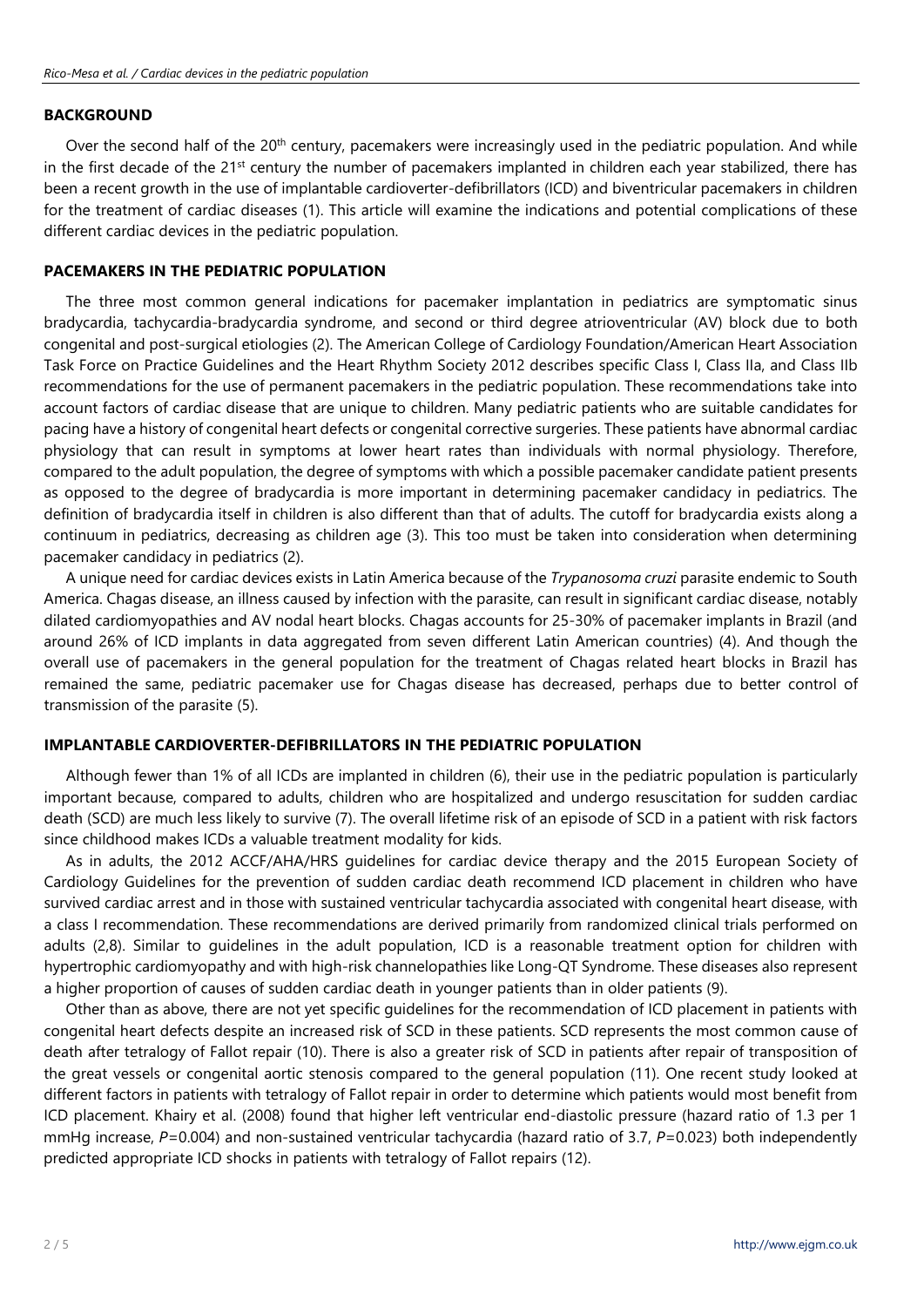Table 1: Complications of pediatric cardiac device implantation, aggregate data from 1997, 2000, 2003, and 2006 US Kids' *Inpatient Database*

|                                                                                 | Pacemaker |       | BiV   |
|---------------------------------------------------------------------------------|-----------|-------|-------|
| Device-related complications (e.g. issues with a generator, lead, or electrode) | 7.2%      | 11.5% | 26.7% |
| Patient-related complications (e.g. pneumothorax, hematoma, infection)          | 1.2%      | 5.9%  | 19.4% |
| Total complications                                                             | 17.3%     | 16.8% | 42.3% |

**ICD** = Implantable cardioverter-defibrillator; **BiV**= Biventricular pacemaker.

Source: Adapted from Czosek et al. (2012) (1).

#### **BIVENTRICULAR PACEMAKERS**

In 1997 and 2000, no occurrences of biventricular device (BiV) implantation in children were recorded in the US Health Department Kids' Inpatient Database. In 2003 and 2006, there were a combined 82 instances of BiV implantation in children recorded (1). However there are still currently no guidelines for the implantation of BiV in children. The guidelines that exist for adults generally apply to pathologies that are uncommon in children or not readily extrapolated to the pediatric population, such as reduced left ventricle ejection fraction (LVEF) <35%, NYHA functional class II/III, and variable QRS prolongation, usually more than 140mmHg(2). However, a 2005 retrospective study of 103 pediatric patients, 73% with congenital heart disease, 16% with cardiomyopathy, and 13% with complete heart block**,** who underwent BiV implantation showed an overall improvement in systemic ventricle ejection fraction by 12.8  $\pm$  12.7% (ejection fraction was measured before and after implantation by echocardiography in 74 patients and by radionuclide scan in 14 patients). There was no significant difference in ejection fraction improvement among the different heart disease groups (congenital heart disease, cardiomyopathy, and complete heart block). Several patients in the study were ultimately removed from cardiac transplant waiting lists, suggesting that BiV therapy could be possibly used to prevent or delay end-stage heart failure (13,14).

#### **COMPLICATIONS**

Given that children have higher heart rates at rest and during exercise than adults, pediatric pacemakers must also track and pace at higher rates. Traditional limits to the maximum tracking rate found in adult pacemakers can result in worsened cardiorespiratory capacity during exercise in children. Ideally pacemakers capable of higher maximum tracking rates (up to 170 to 190 beats per minute) should be utilized in the pediatric population (15).

Pacemakers and ICDs can be implanted in epicardial and transvenous fashions. The latter can also be implanted subcutaneously. Epicardial pacing is generally required in patients with inadequate body size (patients less than 10-15 kg) and prohibitive heart anatomy (intracardiac shunts, post Fontan hearts, and prosthetic tricuspid valves). Otherwise transvenous pacing is generally preferred. Transvenous pacing is less invasive as it avoids thoracotomy, allows for lower pacing thresholds (and therefore a longer battery life), and has a lower incidence of lead fractures and failure (16–18). However, the more serious possible complications associated with either transvenous pacemakers and ICDs include endocarditis/infection, venous occlusion, perforation, and embolism (19).

According to the Kids' Inpatient Database, from 1997 to 2006 the most common complications from cardiac device implantation were hematoma (3.3%), surgical infection (2.4%), pneumothorax (2.2%), death (1.7%), and endocarditis/pericarditis (1.1%). During the same time-frame, BiV implantations in children were associated with the highest percentage of acute procedural complications at 42.3%, while pacemaker and ICD were similar at 17.3% and 16.8% respectively. BiV procedural complications were higher than both pacemaker and ICD for device-related complications (occurring in 26.7% of BiV procedures) and patient-related complications (19.4% of procedures) (1,19). A summarized table is shown in **Table 1**.

#### **CONCLUSION**

The use of cardiac devices in children, particularly ICD and BiV, is a growing field in contemporary pediatric medicine. The ACCF/AHA Task Force on Practice Guidelines recognizes the need for further research to determine the role of ICDs for primary prevention of SCD in children with channelopathies, cardiomyopathies, and congenital heart defects. Likewise, the Task Force acknowledges that there is a need for research into the efficacy of BiV in pediatric populations with dilated cardiomyopathy and congenital heart disease (2); there is evidence that BiV implantation could possibly avert or stall end-stage heart disease in certain cases of these diseases. Though there is significant evidence on the risks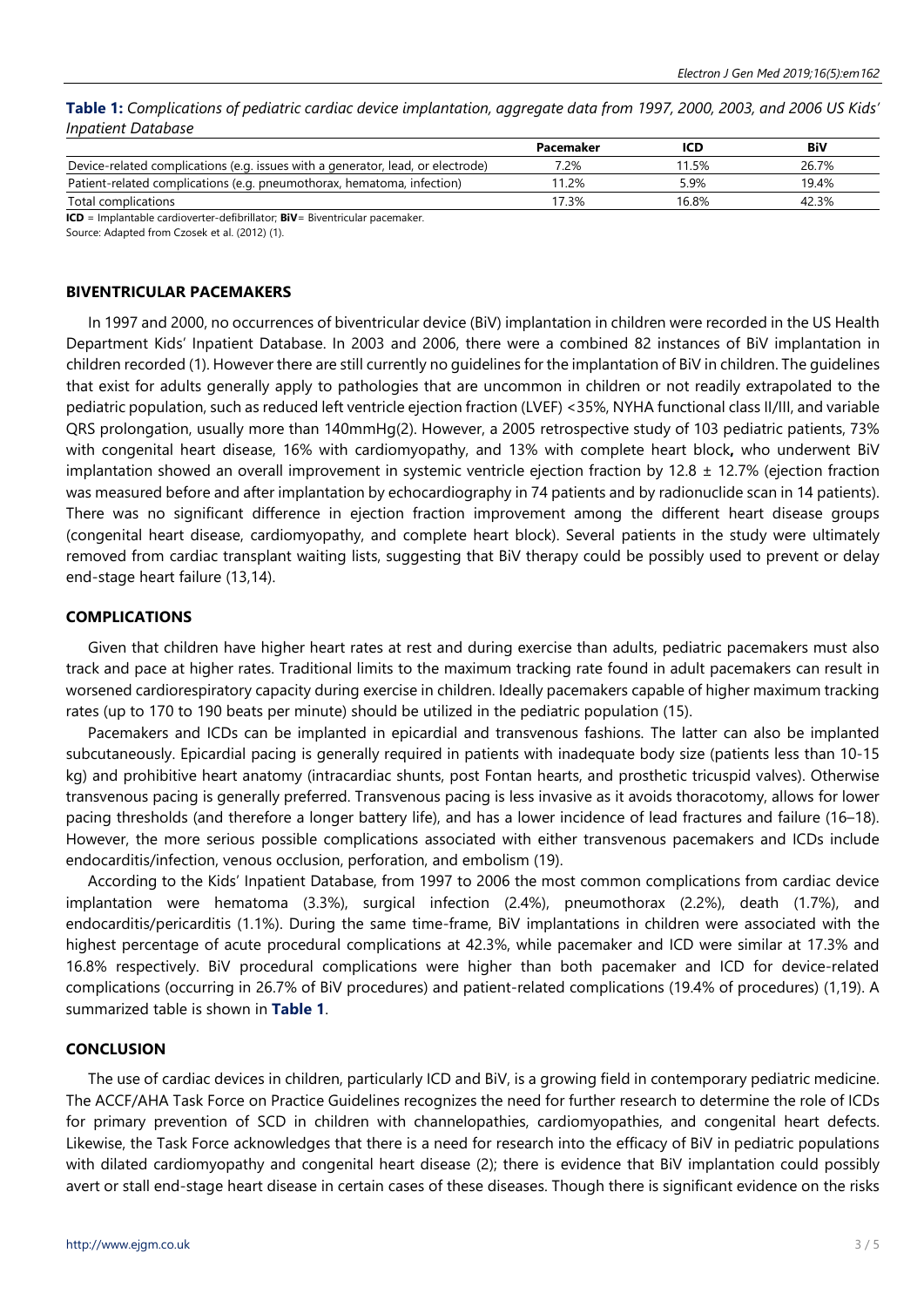and complications of cardiac devices in the adult population, further research is needed to better understand the effects of these devices on the pediatric population.

### **Conflicts of interest**

The authors declare that there is no conflict of interest.

## **REFERENCES**

- 1. Czosek RJ, Meganathan K, Anderson JB, Knilans TK, Marino BS, Heaton PC. Cardiac rhythm devices in the pediatric population: utilization and complications. Heart Rhythm. 2012;9(2):199–208. <https://doi.org/10.1016/j.hrthm.2011.09.004> PMid:21907171
- 2. Tracy CM, Epstein AE, Darbar D, et al. 2012 ACCF/AHA/HRS focused update of the 2008 guidelines for devicebased therapy of cardiac rhythm abnormalities. J Am Coll Cardiol. 2012;60(14):1297–313. <https://doi.org/10.1016/j.jacc.2012.07.009> PMid:22975230
- 3. Fleming S, Thompson M, Stevens R, et al. Normal ranges of heart rate and respiratory rate in children from birth to 18 years of age: a systematic review of observational studies. The Lancet. 2011;377(9770):1011–8. [https://doi.org/10.1016/S0140-6736\(10\)62226-X](https://doi.org/10.1016/S0140-6736(10)62226-X)
- 4. Dubner S, Valero E, Pesce R, et al. A Latin American registry of implantable cardioverter defibrillators: the ICDLABOR study. Ann Noninvasive Electrocardiol. 2005;10(4):420-8. [https://doi.org/10.1111/j.1542-](https://doi.org/10.1111/j.1542-474X.2005.00060.x) [474X.2005.00060.x](https://doi.org/10.1111/j.1542-474X.2005.00060.x) PMid:16255752
- 5. Mizzaci CC, Souza TGSE, Targueta GP, Tótora APF, Mateos JCP, Mateos JCP. Pacemaker implants in children and adolescents with Chagas disease in Brazil: 18-year incidence. Arq Bras Cardiol. 2017;108(6):546-51. <https://doi.org/10.5935/abc.20170074> PMid:28699977 PMCid:PMC5489325
- 6. Kozak LJ, Owings MF, Hall MJ. National Hospital Discharge Survey: 2002 annual summary with detailed diagnosis and procedure data. Vital Health Stat 13. 2005 ;(158):1–199.
- 7. Eisenberg M, Bergner L, Hallstrom A. Epidemiology of cardiac arrest and resuscitation in children. Ann Emerg Med. 1983;12(11):672–4. [https://doi.org/10.1016/S0196-0644\(83\)80413-2](https://doi.org/10.1016/S0196-0644(83)80413-2)
- 8. 2015 ESC Guidelines for the management of patients with ventricular arrhythmias and the prevention of sudden cardiac death: the task force for the management of patients with ventricular arrhythmias and the prevention of sudden cardiac death of the European Society of Cardiology (ESC) endorsed by: Association for European Paediatric and Congenital Cardiology (AEPC). Europace. 2015;euv319. <https://doi.org/10.1093/europace/euv319> PMid:26318695
- 9. Adabag AS, Luepker RV, Roger VL, Gersh BJ. Sudden cardiac death: epidemiology and risk factors. Nat Rev Cardiol. 2010;7(4):216–25. <https://doi.org/10.1038/nrcardio.2010.3> PMid:20142817 PMCid:PMC5014372
- 10. Nollert GD, Däbritz SH, Schmoeckel M, Vicol C, Reichart B. Risk factors for sudden death after repair of tetralogy of Fallot. Ann Thorac Surg. 2003;76(6):1901–5. [https://doi.org/10.1016/S0003-4975\(03\)01065-8](https://doi.org/10.1016/S0003-4975(03)01065-8)
- 11. Silka MJ, Hardy BG, Menashe VD, Morris CD. A population-based prospective evaluation of risk of sudden cardiac death after operation for common congenital heart defects. J Am Coll Cardiol. 1998;32(1):245–51. [https://doi.org/10.1016/S0735-1097\(98\)00187-9](https://doi.org/10.1016/S0735-1097(98)00187-9)
- 12. Khairy P, Harris L, Landzberg MJ, et al. Implantable cardioverter-defibrillators in tetralogy of Fallot. Circulation. 2008;117(3):363–70. <https://doi.org/10.1161/CIRCULATIONAHA.107.726372> PMid:18172030
- 13. Dubin AM, Janousek J, Rhee E, et al. Resynchronization therapy in pediatric and congenital heart disease patients: an international multicenter study. J Am Coll Cardiol. 2005;46(12):2277–83. <https://doi.org/10.1016/j.jacc.2005.05.096> PMid:16360058
- 14. Singh HR, Batra AS, Balaji S. Cardiac pacing and defibrillation in children and young adults. Indian Pacing Electrophysiol J. 2013;13(1):4–13. [https://doi.org/10.1016/S0972-6292\(16\)30584-8](https://doi.org/10.1016/S0972-6292(16)30584-8)
- 15. Mathony U, Schmidt H, Gröger C, et al. Optimal maximum tracking rate of dual-chamber pacemakers required by children and young adults for a maximal cardiorespiratory performance. Pacing Clin Electrophysiol PACE. 2005;28(5):378–83. <https://doi.org/10.1111/j.1540-8159.2005.09330.x> PMid:15869668
- 16. Fortescue EB, Berul CI, Cecchin F, Walsh EP, Triedman JK, Alexander ME. Patient, procedural, and hardware factors associated with pacemaker lead failures in pediatrics and congenital heart disease. Heart Rhythm. 2004;1(2):150– 9. <https://doi.org/10.1016/j.hrthm.2004.02.020> PMid:15851146